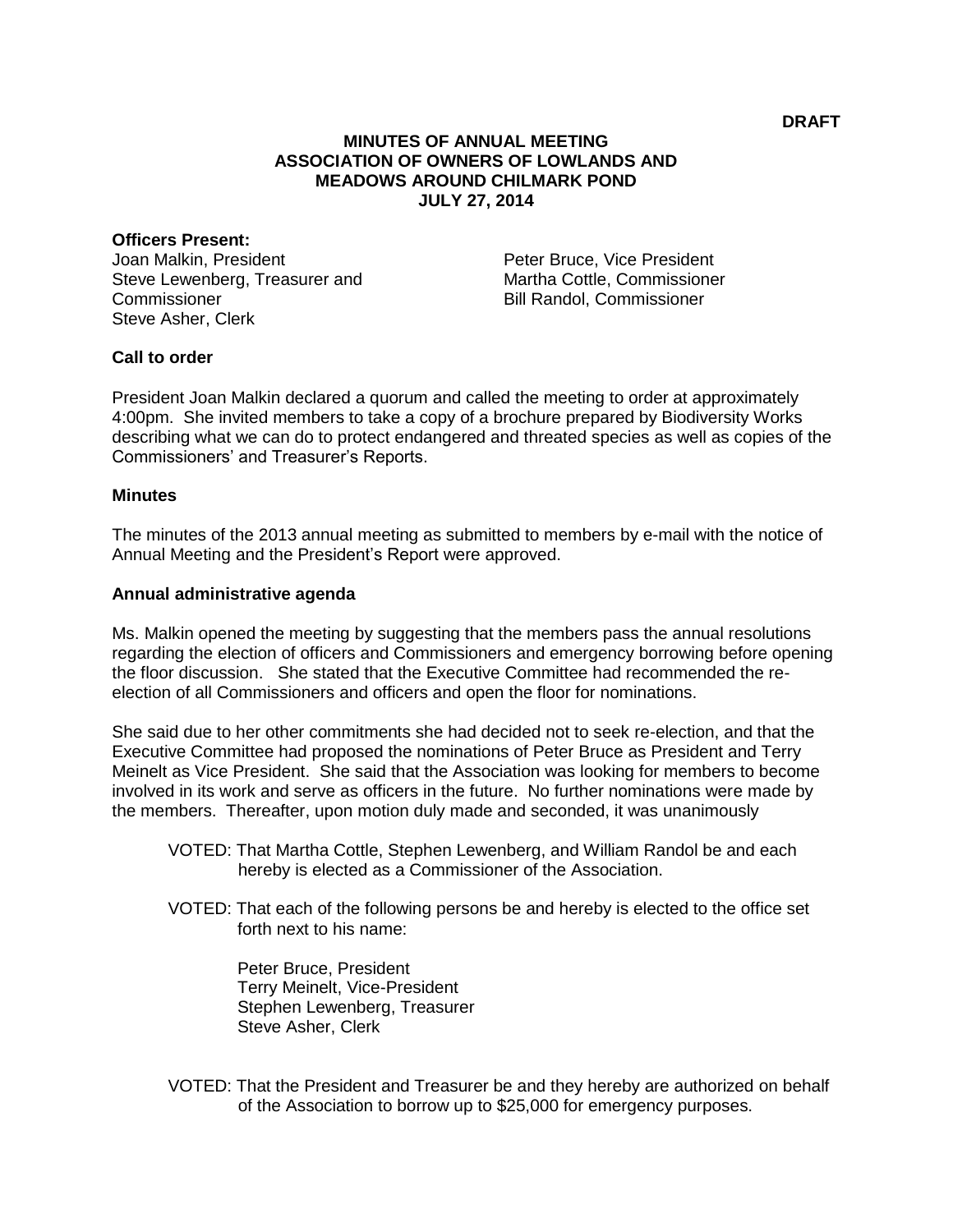# **Commissioners' report**

The annual report of the Commissioners was presented in writing at the meeting and distributed in an email to members sent prior to the meeting.

#### **Shellfish Project**

Rick Karney and Emma Green-Beach of the MV Shellfish Group (MVSG) discussed a proposal to seed in the Pond ribbed marsh mussels to improve water clarity. The Group runs a solarpowered shellfish hatchery in Lagoon Pond that produces millions of seedlings a year and now has leased the former State Lobster Hatchery. Shellfish are now seeded not for fishery but for their potential to improve water quality. Chilmark Pond is a shallow brackish-water pond with poor ocean flushing.

The Mass. Estuaries Project (MEP) is reviewing ponds across the Island to determine whether the nitrogen loads are harming the pond and if so what remedies should be instituted. In shallow ponds, runoff of phosphorus and nitrogen, largely from fertilizer and septic systems, leads to blooms of algae. In all the ponds that have been studied to date, there is an excess of nutrients, largely nitrogen. The MEP can impose a nutrient standard (Total Maximum Daily Load or TMDL) on each Town and the state can require the Towns to take action to reduce nutrient loads to attain the TMDL. For Lagoon Pond, MEP has recommended sewerage to reduce nutrient runoff to an appropriate level, which could cost the towns of Tisbury and Oak Bluffs millions of dollars. Tisbury Pond could lower its nutrient loading with additional flushing through more or longer openings.

The cost of sanitary sewerage has led to a search for alternatives such as shellfish. It would take 15 million oysters a year to bring Lagoon Pond down to its TMDL, which is probably unrealistic, but a meaningful reduction in nutrient loading could reduce the scope and expense of any sewer project.

Other control mechanisms include limiting hard surfaces, increasing vegetation buffers and reducing the use of fertilizer. As groundwater moves around 10 feet a year, employing such ameliorative measures in the watershed might not improve water quality in a pond for many years. Shellfish, by contrast, can reduce nutrient loads immediately. The Group has been looking at projects in Lagoon and Sengekontacket Ponds to determine how effective shellfish can be in reducing nutrient levels.

The Town of Chilmark asked the MVSG to evaluate whether introducing shellfish into Chilmark Pond could improve the pond's water quality. There are oysters in the Pond especially around Wade's Cove. However, MVSG is prohibited from adding more oysters because they cannot be safely eaten. As an alternative, MVSG proposes seeding the Pond with ribbed mussels, which are not edible. One mussel can filter 48 gallons a day and also digest bacteria, which is another concern in the Pond. MVSG estimates that 5.5 million mussels could filter Chilmark Pond in five days.

If the Association supports the introduction of ribbed mussels, the Group would figure out how to cultivate them in the hatchery and then introduce them into the Pond. Although the Group believe its cultivation efforts will be successful, as it has not previously worked with ribbed mussels, it expects that it will need to do further research and experimentation on the project.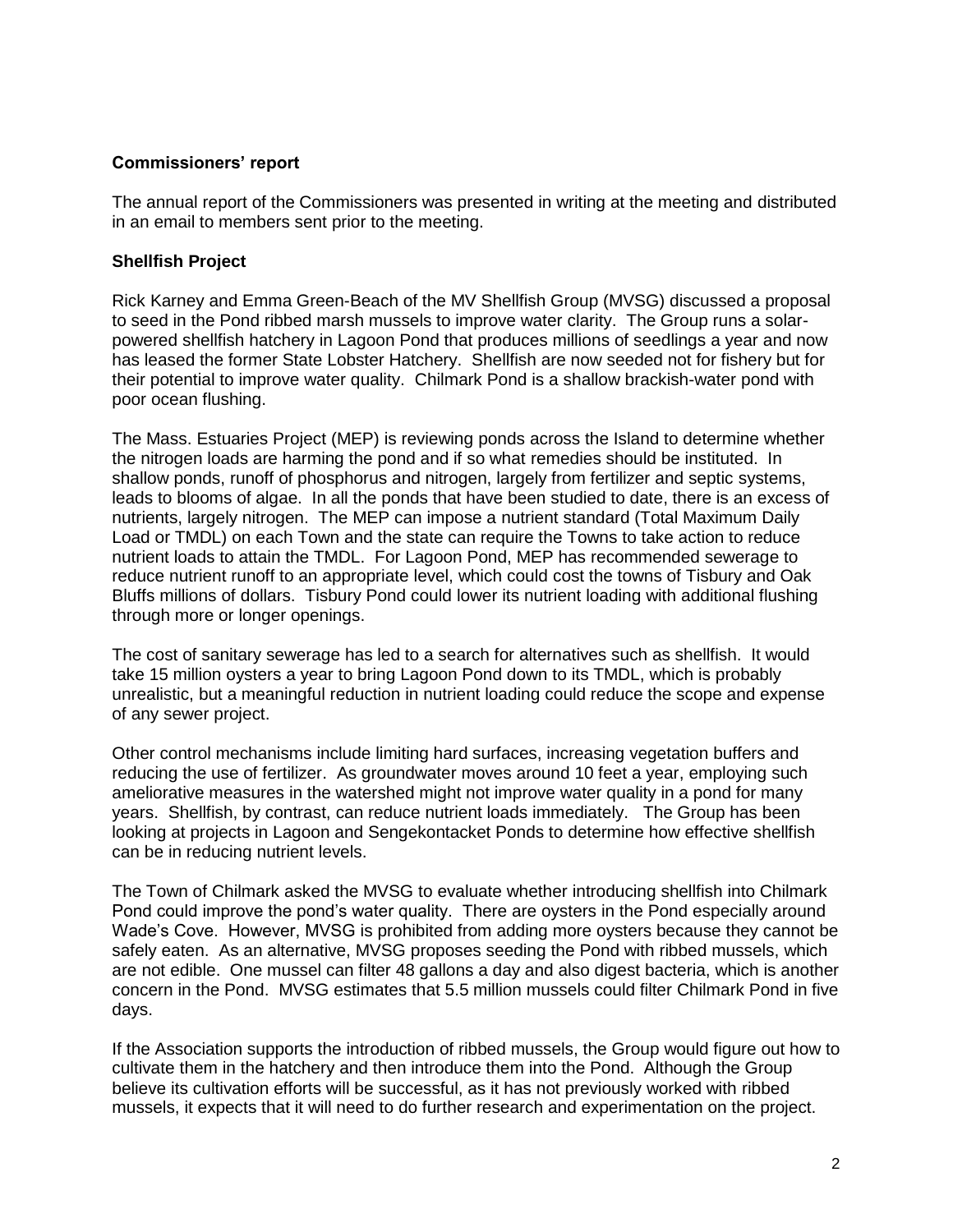Other bioremediation options MVSG is looking at include floating islands which the ribbed mussels would attach themselves too. Their normal habitat is at the edge of marshland. It also is reviewing harvesting phragmites, an unwanted invasive species that does however bind nitrogen as it grows. Harvesting phragmites would cause them to bind additional nitrogen as they grow back and likely limit their spread. Dredging sediments would also reduce the nitrogen which is bound in the sediments.

In response to questions, Emma Green-Beach said that bags of mussels would be spread across the pond, including five locations in Wade's Cove and additional locations in the Upper Pond. They can tolerate close to fresh water.

The Group requested that the Association authorize \$10,000 to support the ribbed mussel project. Liz Lewenberg asked if there were possible negative effects from introducing these mussels. Ms. Green-Beach said this should not be a concern because ribbed mussels are not a foreign species in Vinevard ponds.

In response to a question, Mr. Karney said the floating islands were not required for the project but could be a future enhancement. The \$10,000 would be a first step.

Chilmark Shellfish Commissioner Isaiah Scheffer said that he endorsed this project.

In response to a question, Mr. Karney said there would be additional investment needed for a full-scale introduction of the shellfish, but that other resources might become available, whether through the Town or otherwise, and that the pilot project would be completed in the next 12 to 18 months. Asked what his definition of success would be, he replied that he was looking at introducing 10,000 to 20,000 live mussels in the Pond. If that milestone was achieved, he was optimistic that the project could be scaled up. Mr. Scheffer said that there would also be some natural reproduction.

Ms. Malkin explained that the Association was seeking \$10,000 for its share of the project, and that the proposal was independent of the decision of the Town of Chilmark to authorize \$10,000 for the seeding of oysters in the Pond. After discussion, upon motion duly made and seconded, it was unanimously

VOTED: That the Executive Committee and the Commissioners be and they hereby are authorized to contribute \$10,000 to the Martha's Vineyard Shellfish Group to cultivate and seed ribbed mussels in Chilmark Pond for the purposes of improving the water quality of the Pond.

# **President's Report**

Ms. Malkin then referred to her report and added that there had been good results with the endangered plovers and oystercatchers. She said that Liz Baldwin from Biodiversity Works asked to remind the Association's membes about the possible adverse consequences of allowing dogs and horses to roam on the beach. Discussion followed.

Ms. Malkin explained that the cost of Pond openings had increased in the past year because the members had previously authorized up to \$75,000 to extend and deepen the cut to improve the